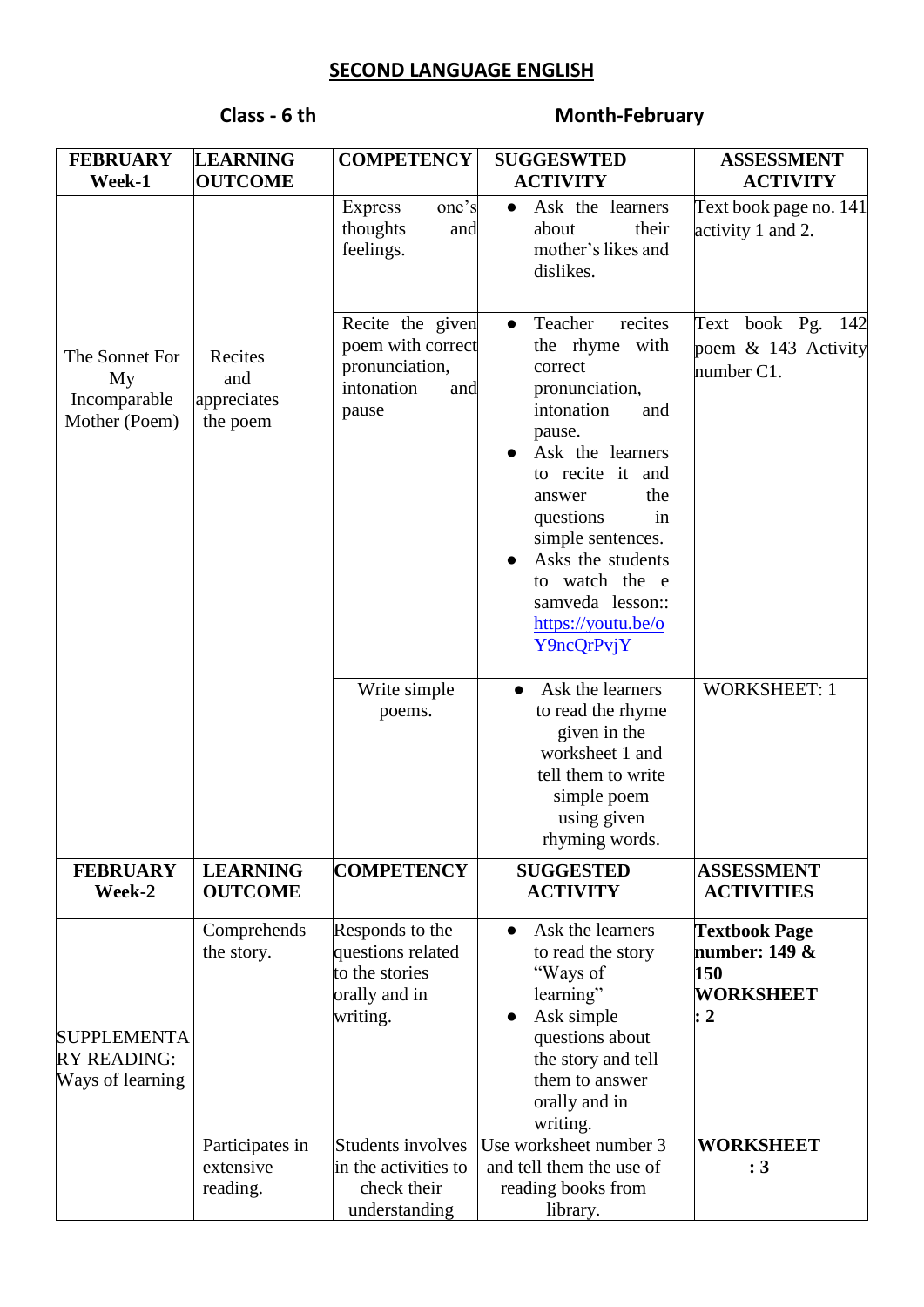| <b>DECEMBER</b>                                                        | <b>LEARNING</b>                                                                                                                            | <b>COMPETENCY SUGGESTED</b>                                                                                                          |                                                                                                                                                                                                                                                                                                                                                                                                          | <b>ASSESSMENT</b>       |
|------------------------------------------------------------------------|--------------------------------------------------------------------------------------------------------------------------------------------|--------------------------------------------------------------------------------------------------------------------------------------|----------------------------------------------------------------------------------------------------------------------------------------------------------------------------------------------------------------------------------------------------------------------------------------------------------------------------------------------------------------------------------------------------------|-------------------------|
| <b>Week-3 &amp; 4</b>                                                  | <b>OUTCOME</b>                                                                                                                             |                                                                                                                                      | <b>ACTIVITY</b>                                                                                                                                                                                                                                                                                                                                                                                          | <b>ACTIVITIES</b>       |
| <b>SUPPLEMENTA</b><br><b>RY READING:</b><br>Channapatna<br><b>Toys</b> | Reads a text for<br>extensive<br>reading<br>Brings the toy<br>and introduces<br>them in the<br>class.                                      | Students read<br>unknown text<br>and relates them<br>for their home<br>environment<br>Students speak<br>about their<br>favorite toy. | Ask the students<br>$\bullet$<br>to read<br>supplementary<br>lesson<br>Channapatna toys<br>and tell them to<br>express their<br>views on it.<br>Let them to watch<br>the video and<br>share their<br>opinion:<br>https://youtu.be/<br>7SM38YUcem0<br>Let them to talk<br>about the pictures<br>of Worksheet 2<br>• Ask the students to bring<br>the toy from home and<br>tell them to speak about<br>it. | <b>WORKSHEET</b><br>: 4 |
|                                                                        | Draws a poster<br>showing his/her<br>s feelings for<br>the toy and<br>writes a<br>message for the<br>toy. Ex; You<br>are my best<br>friend | <b>Students</b><br>draws<br>poster<br>of<br>the<br>different<br>toys<br>and express their<br>feelings<br>like<br>happy/ unhappy      | Asks the students to<br>$\bullet$<br>different<br>draw<br>toys<br>they know. And tell<br>write<br>them<br>to<br>a<br>message and express<br>their feelings for the<br>toys.                                                                                                                                                                                                                              |                         |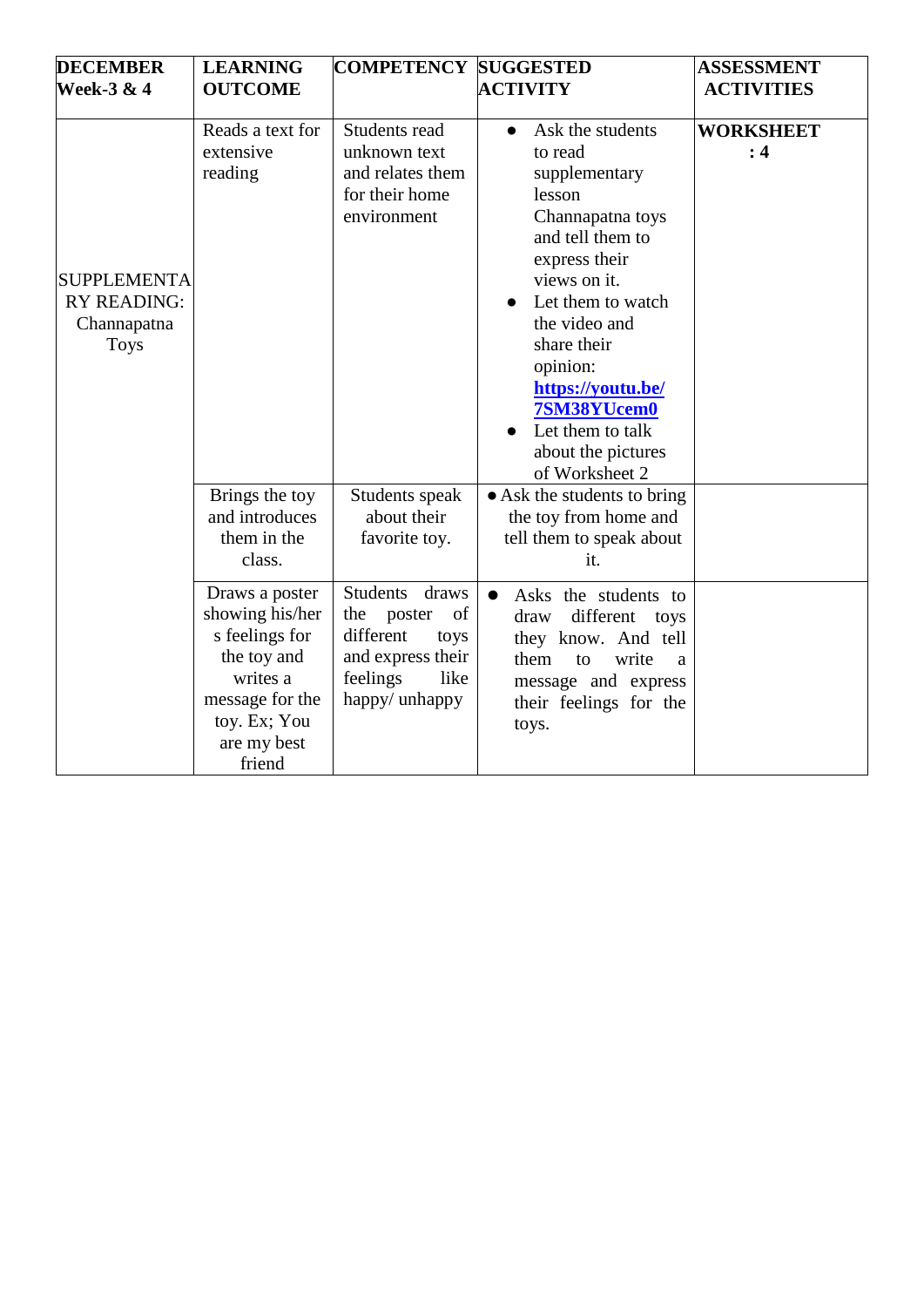### **WORKSHEET 1**

## **1. Ask the learners to make simple rhyme by using the rhyming words given below. First let them to look at the example; Ex: Rhyming words: Bell, Well, In, thin, out, stout**

DING DONG **BELL**

DOG IS IN THE **WELL**

WHO PUT HER **IN?**

LITTLE TOMMY **THIN**

WHO PULLED HER **OUT?**

LITTLE TOMMY **STOUT.**

#### **Rhyming words**: Hall, Ball, Road, Board, Bee, Tree

#### **WORK SHEET: 2**

#### **Ask the students to answer the following questions:**

- 1. Characters of the Story:
- 2. Choose any five words beginning with the letter C and write it in dictionary order.
- 3. Write the present forms of the verbs: Replied, called, hit, saw, grabbed
- 4. Make a sentence for the following words.

In front of :

Fell down: \_\_\_\_\_\_\_\_\_\_\_\_\_\_\_\_\_\_\_\_\_\_\_\_\_\_\_\_\_\_\_\_\_\_\_\_\_\_\_\_\_\_\_\_\_\_\_\_\_\_\_\_\_\_\_\_\_\_\_

Assemble: \_\_\_\_\_\_\_\_\_\_\_\_\_\_\_\_\_\_\_\_\_\_\_\_\_\_\_\_\_\_\_\_\_\_\_\_\_\_\_\_\_\_\_\_\_\_\_\_\_\_\_\_\_\_\_\_\_\_\_

#### **5. Who said this?**

"Can you see the tree?"\_\_\_\_\_\_\_\_\_\_\_\_\_\_\_\_\_\_\_\_

"I can see the branch of the tree and the bird,"\_\_\_\_\_\_\_\_\_\_\_\_\_\_\_\_\_

"Boys, Ah! I am in danger."\_\_\_\_\_\_\_\_\_\_\_\_\_\_\_\_\_\_\_\_\_\_\_\_\_\_

#### **WORKSHEET 3**

**Discuss with learners by using below questions about the text they read.**